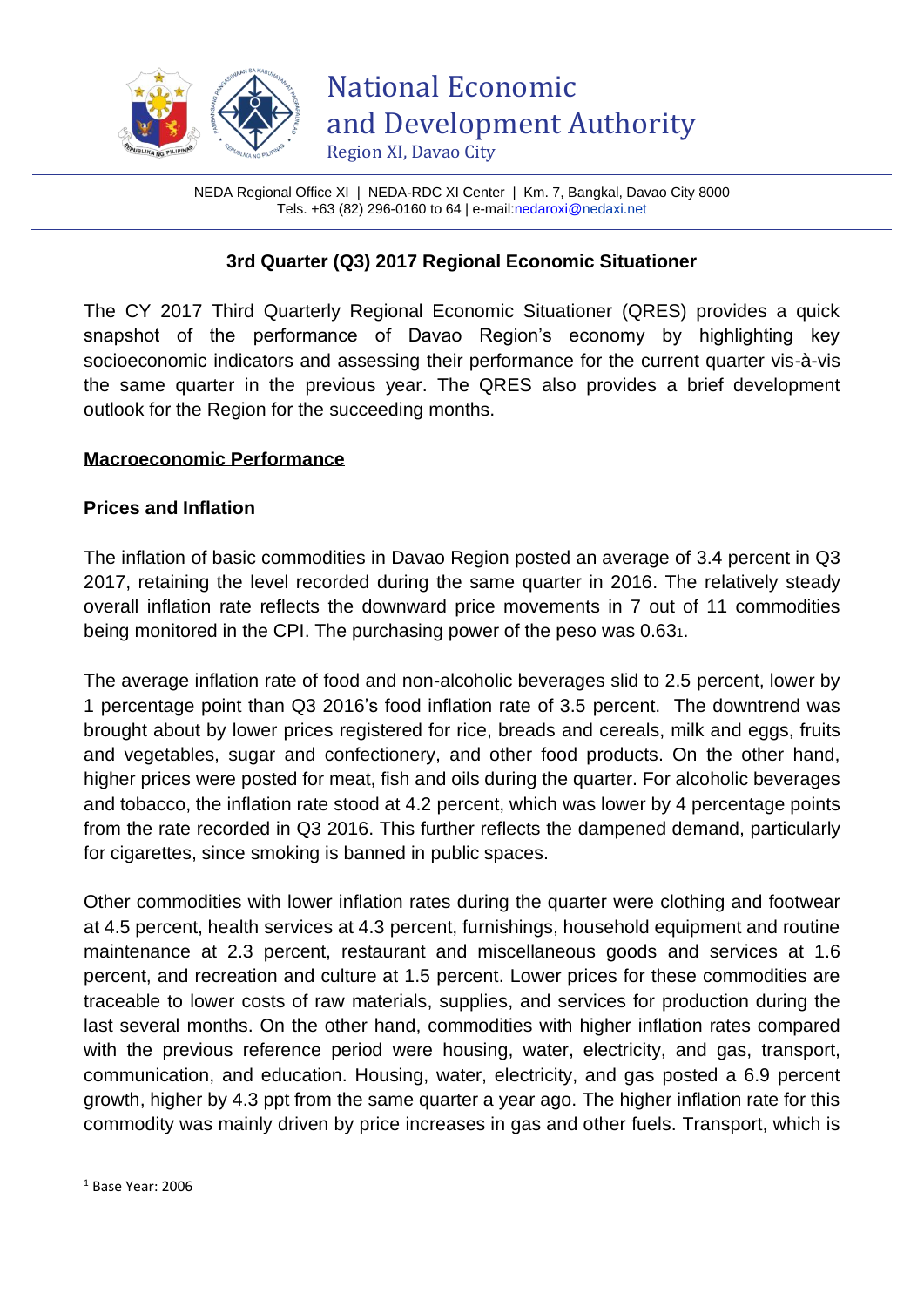affected by price movements in gas and fuels, posted a 3.6 percent inflation rate, higher by 2.7 ppt from the Q3 2016 rate. Marginal rate increases were also recorded for communication and education during the quarter.

The regional average inflation rate for the period was still very much within the target range of 3 percent for the country, plus or minus 1 percentage point, set for CY 2017 by the Development Budget Coordinating Committee (DBCC) of the NEDA Board.

# **Labor and Employment**

The Region's employment statistics for the quarter experienced slight downturns based on the July 2017 round of the *Labor Force Survey*. The employment rate stood at 95.3 percent, 0.4 percentage point lower than the 95.7 percent employment rate recorded in the same quarter in 2016. Consequently, unemployment rate increased to 4.7 percent, which was likewise 0.4 percentage point higher than the 4.3 percent rate in July 2016. The Region's total labor force was 2,062,000, including 1,964,000 employed persons, 98,000 unemployed persons, and 346,000 underemployed persons, which translates to an underemployment rate of 17.6 percent, a 1.7 percentage point increase from its July 2016 rate. The labor force participation rate was 59.9 percent, which was lower by just 3.5 percentage points.

#### **Investments**

Eleven project commitments were registered with the Board of Investments during the quarter reached PhP 2.29 billion, a 309 percent increase from the PhP559.2 million worth of investment recorded in Q3 2016. The investments made during this quarter were expected to generate 1,605 jobs in the industry sector. The BOI-registered projects covered renewable energy, real estate development, banana export production, and poultry production. Among the large project commitments for the quarter include a PhP763 million economic and low-cost housing project by the 8990 Housing Development Corp., and another PhP412 million economic and low-cost housing project by Primeland Properties Inc. Another major project commitment was a PhP386 million export production investment by the Agrotech Integrated Farms, Inc. These new projects reflect the Region's growing private sector dynamism in both real estate and housing development, as well as agribusiness.

## **Revenue generation**

For revenue generation, the Bureau of Internal Revenue Office 19, which covers Davao Region, reported total revenue collections amounting to PhP 4.047 billion, which was PhP119 million pesos lower than the PhP4.23 billion collected during the same quarter of 2016. The bulk of collections came from Davao City at PhP2.8 billion, or 69 percent of the total collection in Region XI.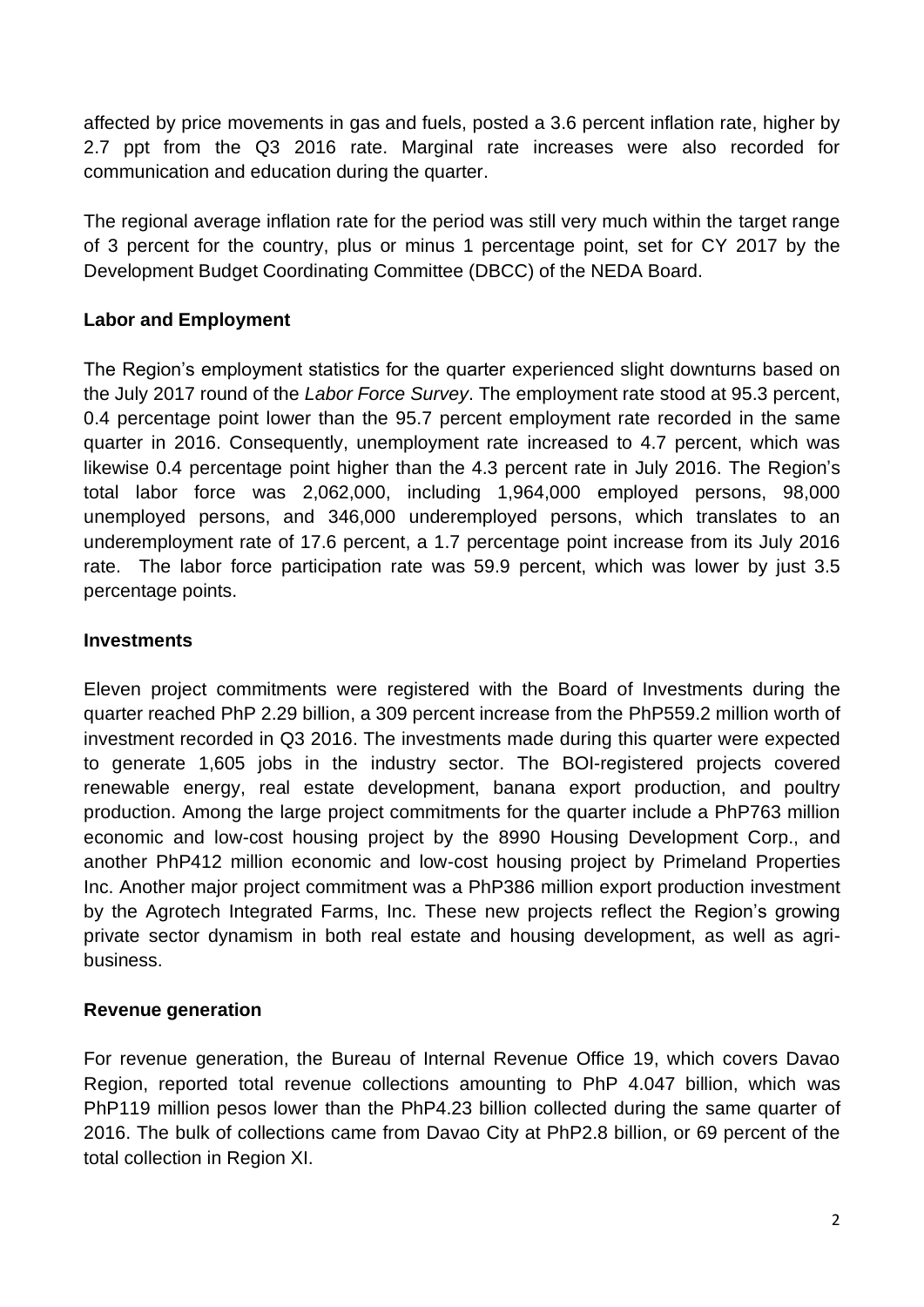#### **Davao Region's Economic Growth Drivers**

#### **Tourism**

Data from the Davao City tourism Office showed that the volume of tourist arrivals for the 3rd quarter of 2017 reached 511,228, a 10 percent increase from the 464,985 tourist arrivals recorded during the same quarter in 2016. Domestic travelers constituted the bulk of tourist arrivals at 468 thousand, followed by 29,282 foreign tourists, and 13,936 *balikbayans*.

The positive performance of the tourism sector in Davao City was credited to the extensive tourism promotions such as the conduct of festivals and events in the city, including the *Kadawayan Festival*, among other MICE events. This, in particular, brought in a total of 185,660 tourist arrivals based on hotel occupancy.

## **Agriculture**

## *Crops*

For major crops, increased production was recorded for palay and corn during the quarter. A 10-percent increase in palay production was recorded for the quarter, from 117,907 MT in Q3 2016 to 132,795 MT. Likewise, corn production rose by 17 percent, from 80,018 MT in Q3 2016 to 93,942 MT in Q3 2017.

Other major industrial and commercial crops, such as cacao and rubber, posted increased production volumes during the quarter. Cacao attained a production volume of 1,577 MT in Q3 2017, a 9.4 percent increase from the output recorded in Q3 2016. The increased cacao production reinforces Davao Region's image as the country's cacao and chocolate capital, producing 80 percent of its total cacao output. For rubber, a slight increase of 3.8 percent was recorded, from 4,111 MT in Q3 2016 to 4,270 MT in Q3 2017. On the other hand, coconut and coffee production posted marginal output declines during the quarter. Coconut production decreased by 2.9 percent, from 472,237 MT in Q3 2016 to 458,351 MT in Q3 2017. Coffee production also decreased by 6.5 percent, from 2,211 MT in Q3 2016 to 2,066 MT in Q3 2017. The decline was caused by the harvests of less berries due to cutting of old and less productive Arabica and Robusta coffee shrubs.

Fruit production posted notable reductions in output volumes during the 3rd quarter of 2017, particularly for durian, lanzones, mangosteen, and rambutan. Durian production decreased by 9.2 percent, from 29,309 MT in Q3 2016 to 26,605 MT in Q3 2017, while lanzones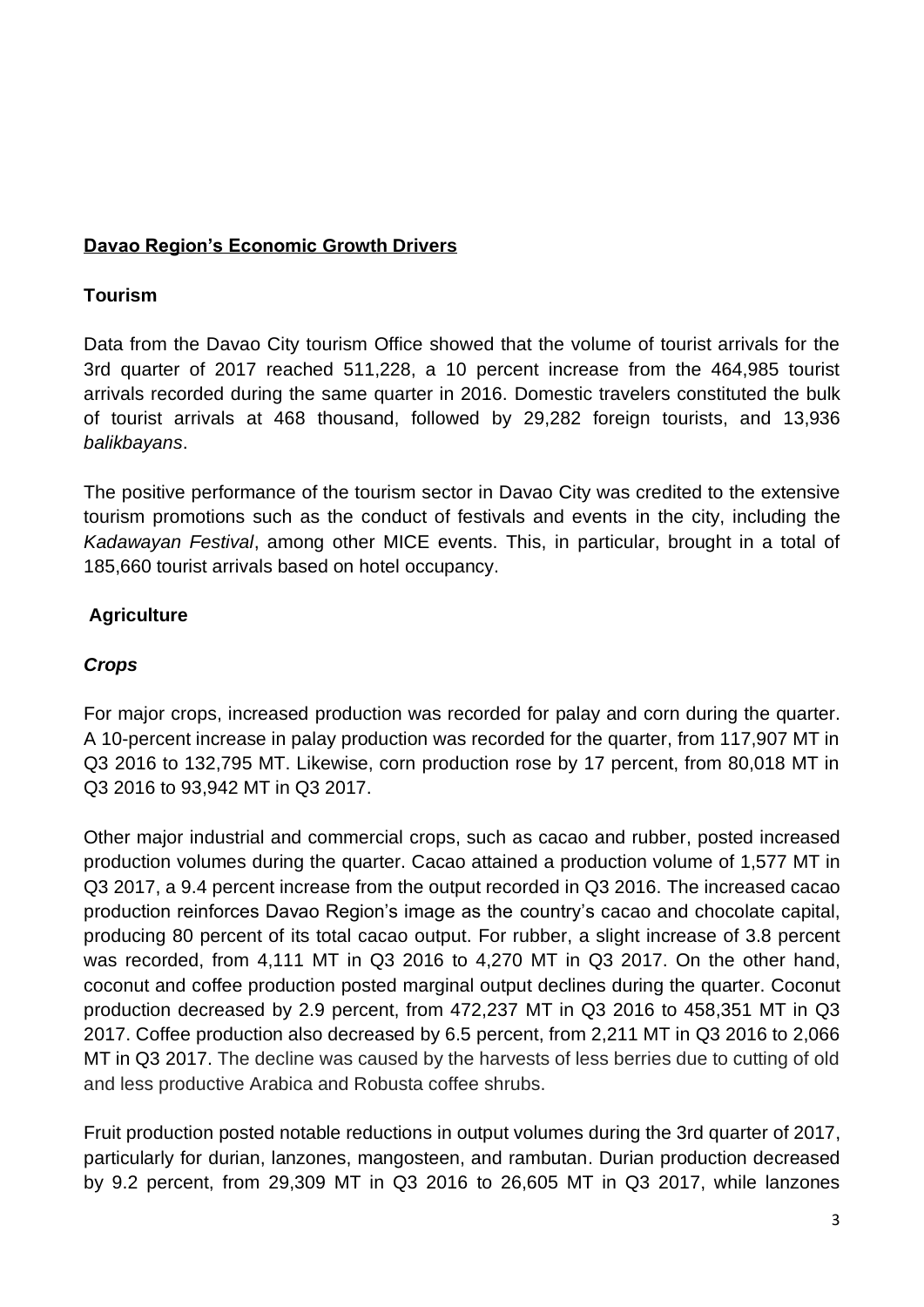production decreased by 64.7 percent, from 352 MT in Q3 2016 to 124 MT in Q3 2017. Production volume for mangosteen decreased by 55.7 percent, from 259 Mt in Q3 2016 to 114 MT in Q3 2017, while for rambutan, production volumes fell by 41.5 percent, from 876 MT in Q3 2016 to 511 MT in Q3 2017. The significantly lower output was primarily attributed to the abnormal and excess rainfall, especially during the summer months, causing fruit flowers to fall and preventing fruit maturity. For banana, pineapple, and mango, their production levels increased by a margin of 1 to 3 percent in the 3rd quarter of 2017 as compared with the same quarter a year ago.

# *Livestock, Poultry and Fisheries*

Volume of livestock production, which includes hog (pork) and cattle (beef), increased during the third quarter. Hog production went up by 1.7 percent, from 36,873 MT in Q3 2016 to 37,634 MT in Q3 2017. Cattle production likewise increased to 6,433 MT during the 3rd quarter of 2017, a 3.3 percent increase from the production level recorded in Q3 2016. Poultry production also rose by 2.67 percent in the third quarter of 2017, raising production volume to 17,034 MT in Q3 2017, from 16,590 in Q3 2016.

On the other hand, fisheries production, which includes commercial, municipal fisheries and aquaculture, posted a 22 percent decline during the quarter, from 18,013 MT in Q3 2016 to 13,965 MT in Q3 2017. Commercial fisheries production dropped by 5.4 percent, from 1,018 MT Q3 2016 to 964 MT in Q3 2017. For aquaculture, the volume of production decreased by a large margin of 40.4 percent, from 11,046 MT in Q3 2016 to 6,580 MT in Q3 2017, due to smaller area harvested, particularly in Davao del Sur and Davao Oriental. Moreover, fishery businesses in Davao del Sur, Davao Oriental, and Davao del Norte increased their operations towards municipal fisheries, especially inland municipal fisheries, to evade the negative effects of abnormal rainfall and strong currents experienced during the second and third quarters of 2017.

## **Micro, Small, and Medium Enterprises**

On the promotion of micro, small, and medium enterprises (MSMEs), DTI XI assisted a total of 11,765 MSMEs, a 33-percent increase from the number of MSMEs assisted in Q3 2016. For domestic sales, a total of PhP1.358 billion pesos was generated from DTI-initiated or assisted events as well as -monitored sales. The bulk of the sales generated was attributed to firm-level monitoring among assisted MSMEs or monitored sales. A total of 29,609 jobs were generated during the period through DTI's assistance to MSMEs, which was 1,309 more jobs than the level recorded in Q3 2016.

## **Infrastructure Development**

For the third quarter of 2017, a total 440 projects worth PhP2.062 billion were completed by the DPWH XI regional and district engineering offices (DEOs). Of the 440 projects, 66 were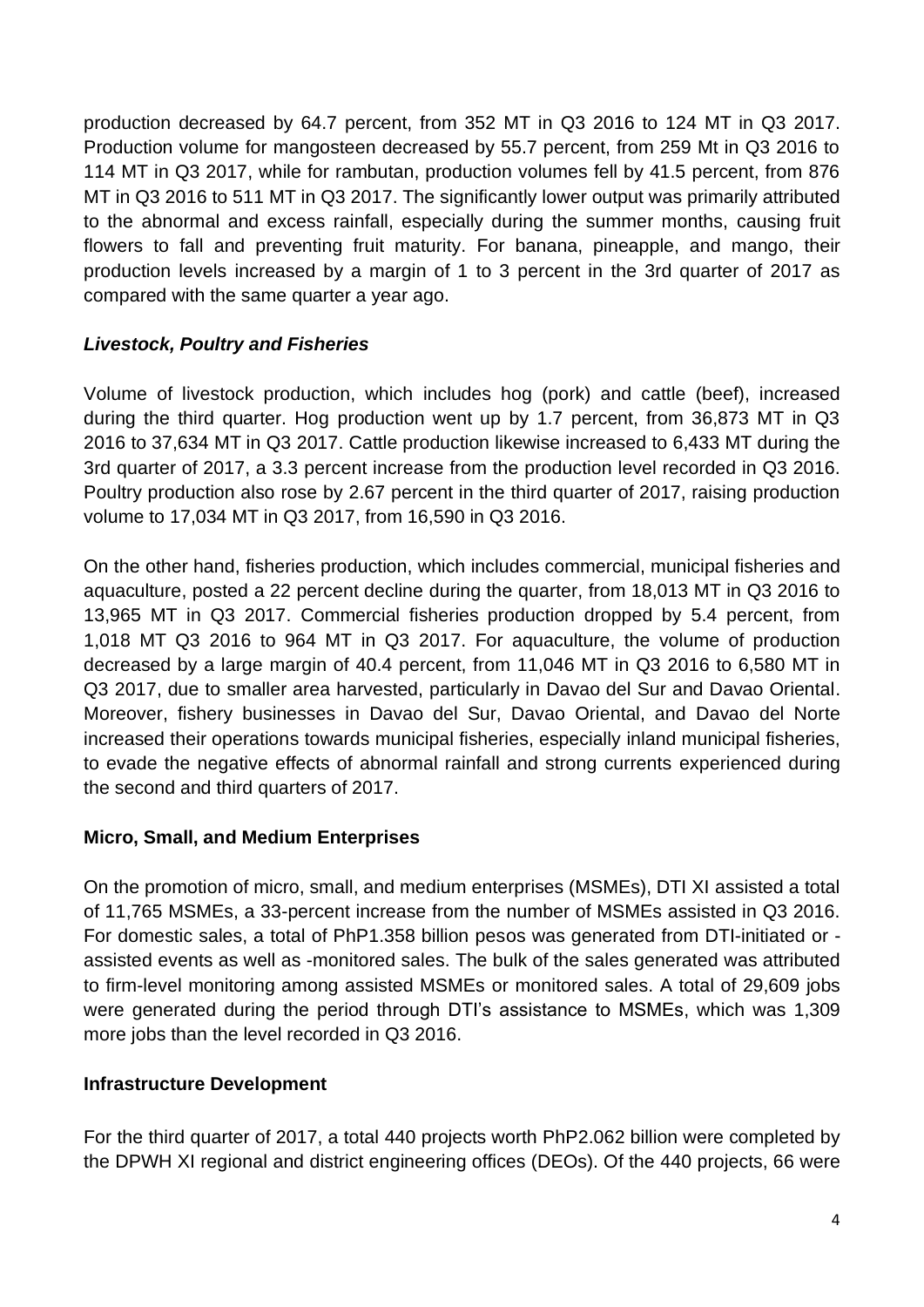directly managed by the Compostella Valley DEO costing PhP416 million, while the Davao del Norte DEO completed 97 projects worth PhP311 million.

The DEO of Davao City completed 114 projects worth PhP499 million, while the Davao Oriental DEOs finished 91 projects worth PhP455 million. In Davao del Sur, 61 projects were completed with a total project cost of PhP317 million, while 10 projects worth PhP14.9 million were completed in Davao Occidental during the quarter. The DPWH XI Regional office directly managed and completed 1 project worth PhP47 million during the quarter.

The projects implemented by DPWH XI throughout the Region included a wide variety of stuctures, from road concreting and widening, to bridge construction and repair, school buildings, drainage systems and canals, among others.

## **Public Safety and Order**

The Region's crime solution efficiency (CSE) rate increased from 70.37 percent in Q3 2016 to 73.63 percent in Q3 2017, slightly up by 2.9 percentage points. Improvements in CSE rates were recorded in the provinces of Davao del Sur, Davao del Norte, and Davao City. Significant reductions were also recorded for total crime volume, with both index and nonindex crimes decreasing from 7,899 in Q3 2016 to 5,393 in Q3 2016, which was fewer by 2,496 crimes, or a reduction by 31 percent. The drop in crime volume was recorded in all provinces in the region, as well as Davao City. In Davao City alone, there was almost one thousand fewer crimes committed during the reference period, which was partly attributed to the implementation of the Oplan Integrated Revitalized Operation of Neighborhood-Watch for the Mega City (Iron City), an anti-criminality program of the Davao City Police Office.

For the government's anti-illegal drugs campaign, the Philippine Drug Enforcement Agency XI reported during the quarter that 103 barangays in the Region had been cleared of illegal drugs. The number represented 19 percent of 538 barangays in the region that were classified as drug-affected.

The improvement in crime solution efficiency rates, as well as the comprehensive decline in crime volume during the quarter, were attributed to the increased dispatching of police foot, bike, and combat mobile patrols in crime-prone areas, maximum deployment of police personnel to increase police visibility in public spaces where pedestrian traffic is frequently heavy, intensified campaign against illegal drugs and illegal gambling, effective policy interventions and information dissemination by the Police Community Relations, and regular case review on the PNP-Committee on Legal Action and homicide cases under investigation (HCUI).

## **Development Prospects**

Private sector dynamism in Davao Region remained strong in the third quarter of 2017 and is likely to continue with strong growth derived from higher investments in key economic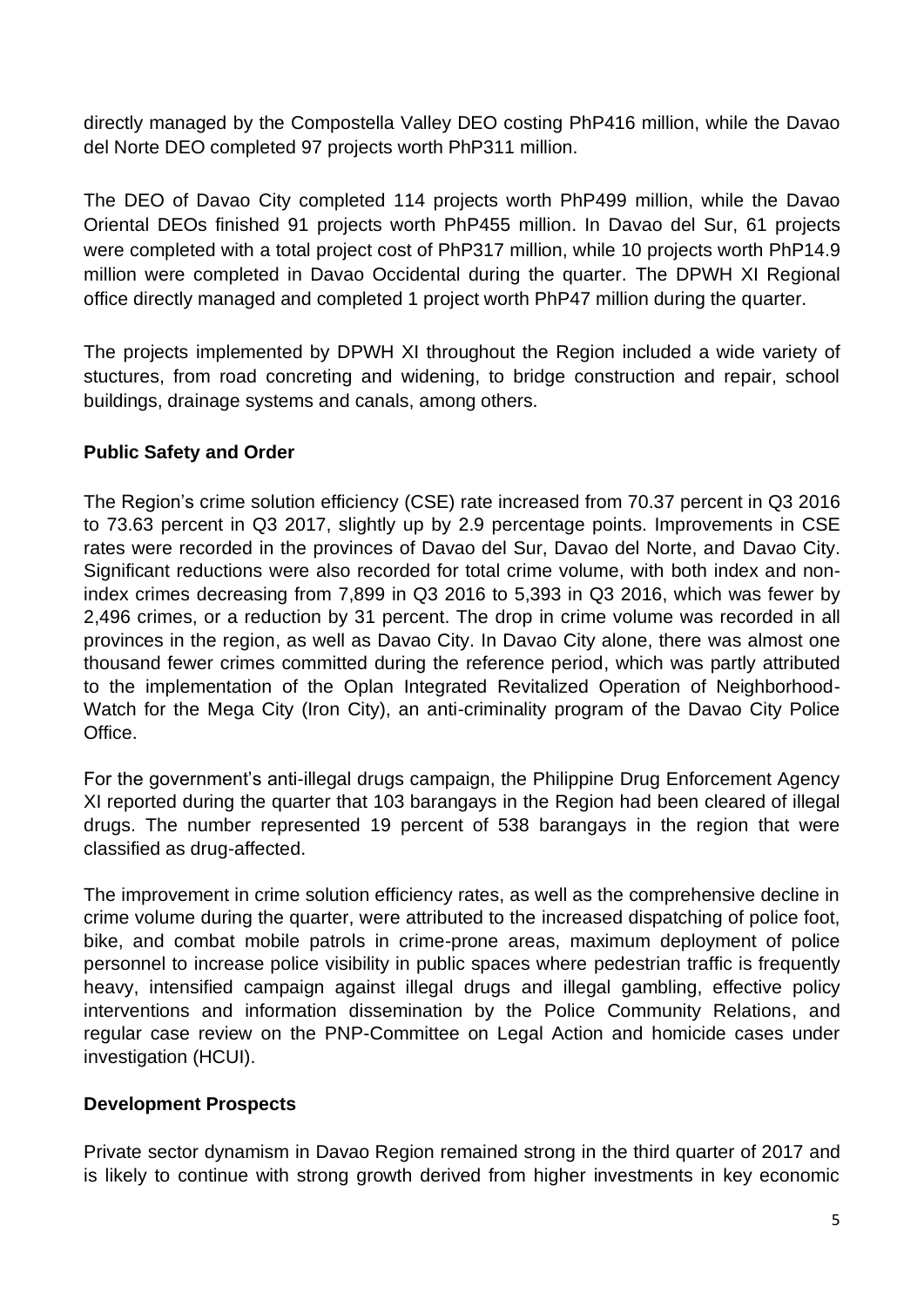sectors in the next months and in 2018. Real estate development, particulary in Davao City, is most promising. Although the joint venture agreement between the City Government of Davao and Mega Harbour Port and Development Inc., known as the Davao Coastline and Port Development Project, was terminated by the Davao City government, there is still a considerable list of investors that plan to or are already investing in Davao City.

Among the upcoming mixed-use commercial real estate development include the Azuela Cove, a 25-hectare property development venture in Lanang by the Ayala Corp and Alcantara Corp., the Davao Park District by Megaworld Corp., the Matina Golf Township, Dusit Thani Hotel, and the Aeon Towers. There will also be 2 big-ticket infrastructure projects to be implemented by DPWH XI in Davao City, the 44-km Davao City Bypass Road that will connect Panabo City and Toril, Davao City, and the Davao City Coastal Road, which will begin from Matina Aplaya to Sta. Ana Pier. Furthermore, there are 487 infrastructure projects throughout the Region, worth approximately PhP 11.7 billion, that are targeted for completion by the DPWH XI in the 4th quarter of 2017. Moreover, a grant for a feasibility study of the proposed 23-kilometer Davao City Expressway was signed between the governments of the Philippines and China.

In the agriculture sector, key development prospects were noted for the cacao and banana industries, among others. During the quarter, Davao Region was hailed as the chocolate capital of the Philippines, especially as the Davao Region accounts for 80 percent of cacao production in the country. With this new title, it bodes well for the more than 20,000 farmers who have so far benefited from the opportunities offered by the cacao industry. There are also more than 100 chocolate processors in the Region, and more than 100 cacao nurseries with a combined production capacity of more than 10 million seedlings, and 10 cacao training facilities. The Department of Agriculture is also assisting Davao City and other local government units in the region in cacao production through its *Investment in Rural Enterprise and Agriculture and Fisheries Productivity* program under the Philippine Rural Development Program. For MSME development, six additional *Negosyo Centers* in the region will be launched, while an additional three shared service facility will be established in the fourth quarter of 2017. Moreover, through the DTI XI's brand equity development program, 15 local brands will be launched in the coming quarter.

For the banana industry, while hit by security threats and cases of economic sabotage, it continues to be a competitive industry, with banana companies strengthening their security units and a proposed Banana Industry Development Act (BIDA) being finalized to strengthen the banana industry in the region and in the Philippines. The legislative proposal aims to create a Banana Industry Development Council (BIDC) that will oversee the affairs of the entire banana industry.

One of the biggest business events during the quarter, the 4th Davao Investment Conference was the most well-attended of the 4 conferences, with more than 580 local and foreign business delegates and investors, resulting to 18 business matching. Some of the companies that showed interest in possible future investments in the city included Energy Development Corporation, Phoenix Petroleum, Anflocor Group of Companies (Tadeco), Hi-Tech Lighting Corporation, Enny's Leather, Regalo Tiles (Indonesia), PT Audie Building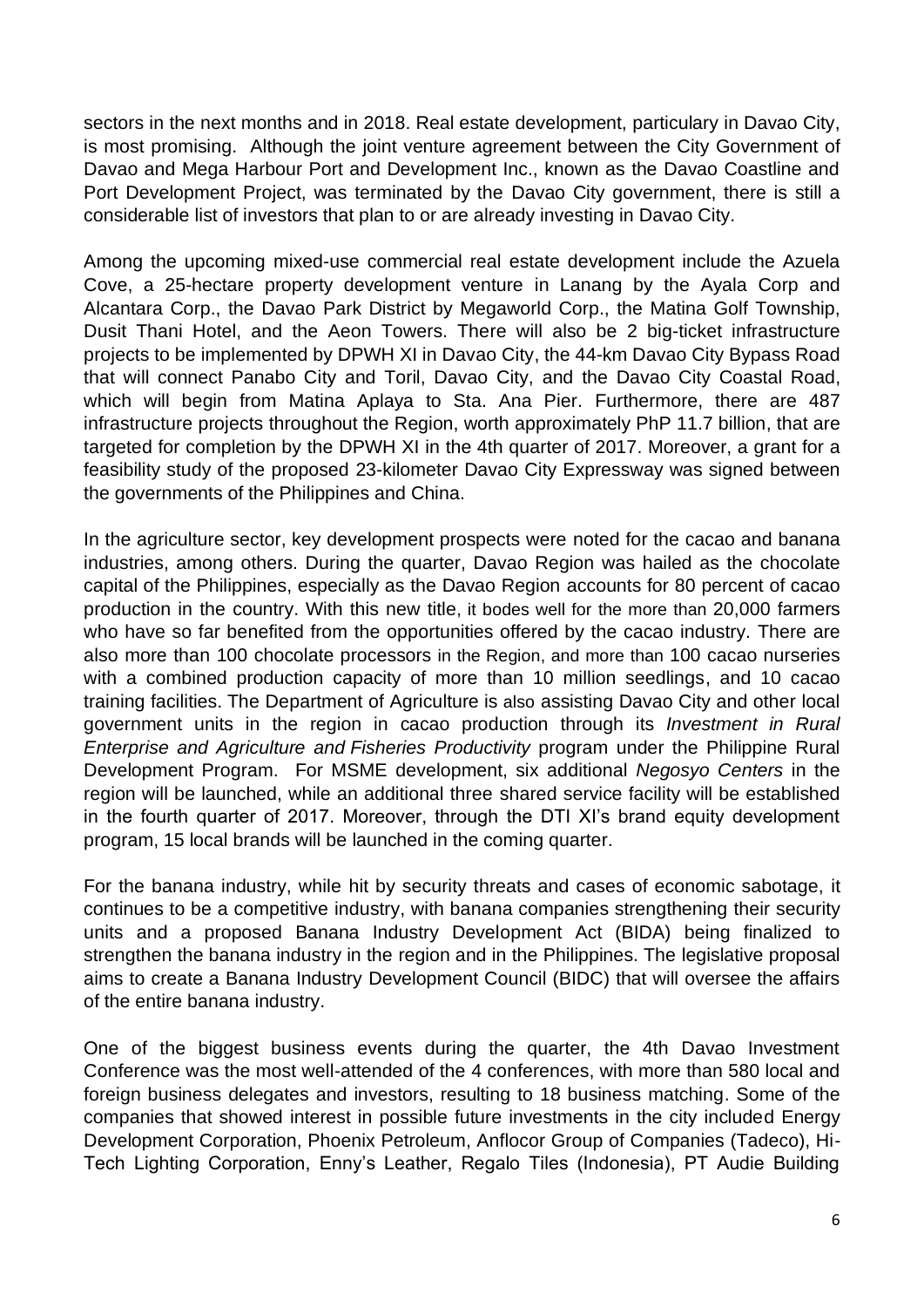Industry (Indonesia), Oriental Mindoro Investments, Pilipino Banana Growers and Exporters Association, ABC Banana, First Global Data Corporation, TanChong Malaysia Group of Companies, Asian Naturenergy Corporation, and Rejoice Family Foods Corporation. Another investor, Air Asia, also attended the conference and unveiled its newest direct flight route, the Davao-Kuala Lumpur route, during the event.

The continued anti-criminality campaign is expected to remain stringent as Martial Law remains in effect. For the anti-illegal drugs campaign, the PDEA aims to clear at least 30 percent of the 1,162 barangays in Davao Region by yearend, and maintain 100 percent coverage in the next three years.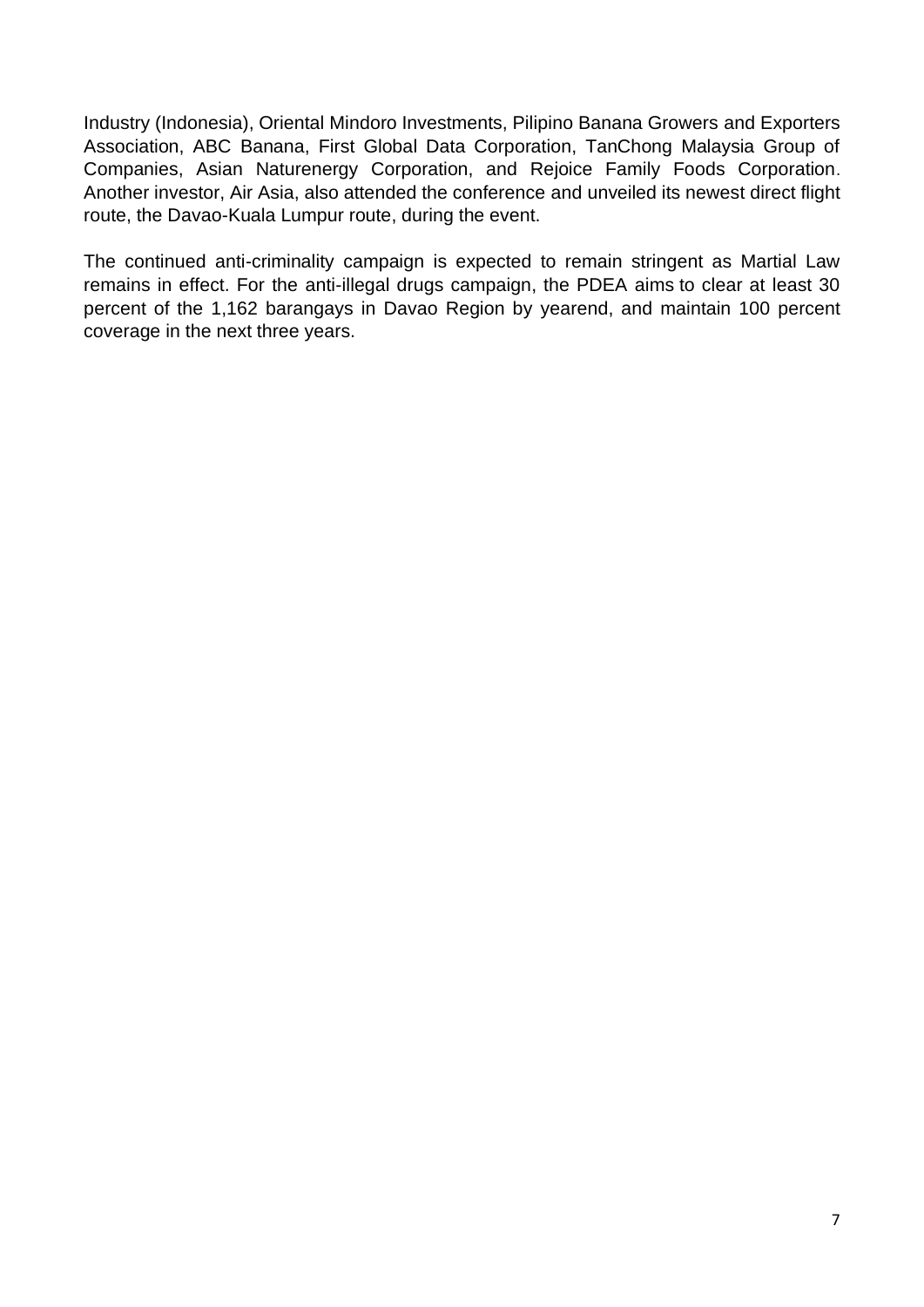#### **ANNEX 1**

#### **SOCIOECONOMIC INDICATORS 3rd Quarter 2017 vis-à-vis 3rd Quarter 2016**

| <b>INDICATOR</b>                                      | 2017<br>Q <sub>3</sub> | 2016<br>Q <sub>3</sub> | Increase/<br>Decrease, (%) |
|-------------------------------------------------------|------------------------|------------------------|----------------------------|
| A. INFLATION RATE (in percent)                        | 3.4%                   | 3.4%                   |                            |
| <b>B. EMPLOYMENT (July 2017 survey)</b>               |                        |                        |                            |
| 1. Employment Rate (%)                                | 95.3%                  | 95.7%                  | $(0.4$ ppt $)$             |
| 2. Unemployment Rate (%)                              | 4.7%                   | 4.3%                   | $0.4$ ppt                  |
| 3. Underemployment Rate (%)                           | 17.6%                  | 15.9%                  | 0.80 ppt                   |
| 4. Labor force                                        | 2,062,000              | 2,132,000              | (70,000)                   |
| 5. Labor force participation rate                     | 59.9%                  | 63.4%                  | $(3.5$ ppt $)$             |
| C. INVESTMENTS (in Php)                               |                        |                        |                            |
| <b>BOI-Registered Project Commitments</b><br>1.<br>b/ | 2,294,560,000          | 559,200,000            | 309%                       |
| D. AGRICULTURAL PRODUCTION (in MT) *                  |                        |                        |                            |
| 1.<br>Palay                                           | 132,795                | 117,907.00             | 9.41                       |
| 2.<br>Corn                                            | 93,942                 | 80,018.00              | 17                         |
| 3.<br>Banana                                          | 918,970                | 907,500                | 1.26                       |
| 4.<br>Mango                                           | 5,134                  | 5,069                  | 1.28                       |
| 5.<br>Pineapple                                       | 4,071                  | 3,950                  | 3.07                       |
| Durian<br>6.                                          | 26,605                 | 29,309                 | (9.2)                      |
| 7.<br>Mangosteen                                      | 114                    | 259                    | (55.7)                     |
| 8.<br>Lanzones                                        | 124                    | 352                    | (64.7)                     |
| 9. Coconut                                            | 458,351                | 472,237                | (15.2)                     |
| 10. Coffee                                            | 2,066                  | 2,211                  | (6.5)                      |
| 11. Rubber                                            | 4,270                  | 4,111                  | (3.8)                      |
| $12.$ Cacao                                           | 1,577                  | 1,441                  | 9.4                        |
| 13. Hog                                               | 37,534                 | 36,873                 | 1.79                       |
| 14. Cattle                                            | 6,433                  | 6,227                  | 3.30                       |